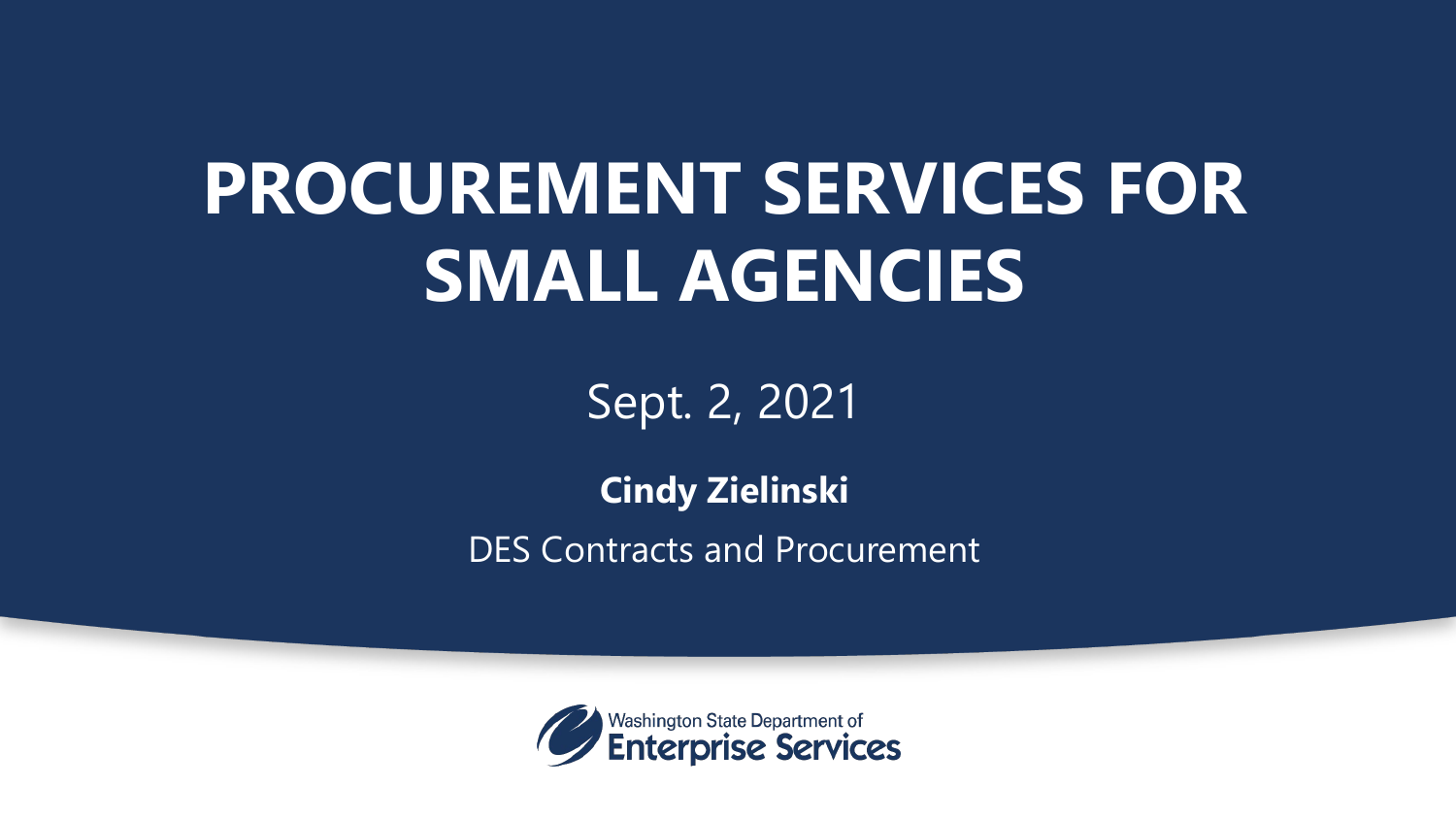## SMALL AGENCY SERVICES AT DES

#### **Legislative support**

• 2020 Legislature provided funding to Enterprise Services to offer procurement services to small agencies.

### **Our mission:**

Ę

- Employ best practices that comply with RCW 39.26
- Reduce procurement risk
- Ensure the best value for public funds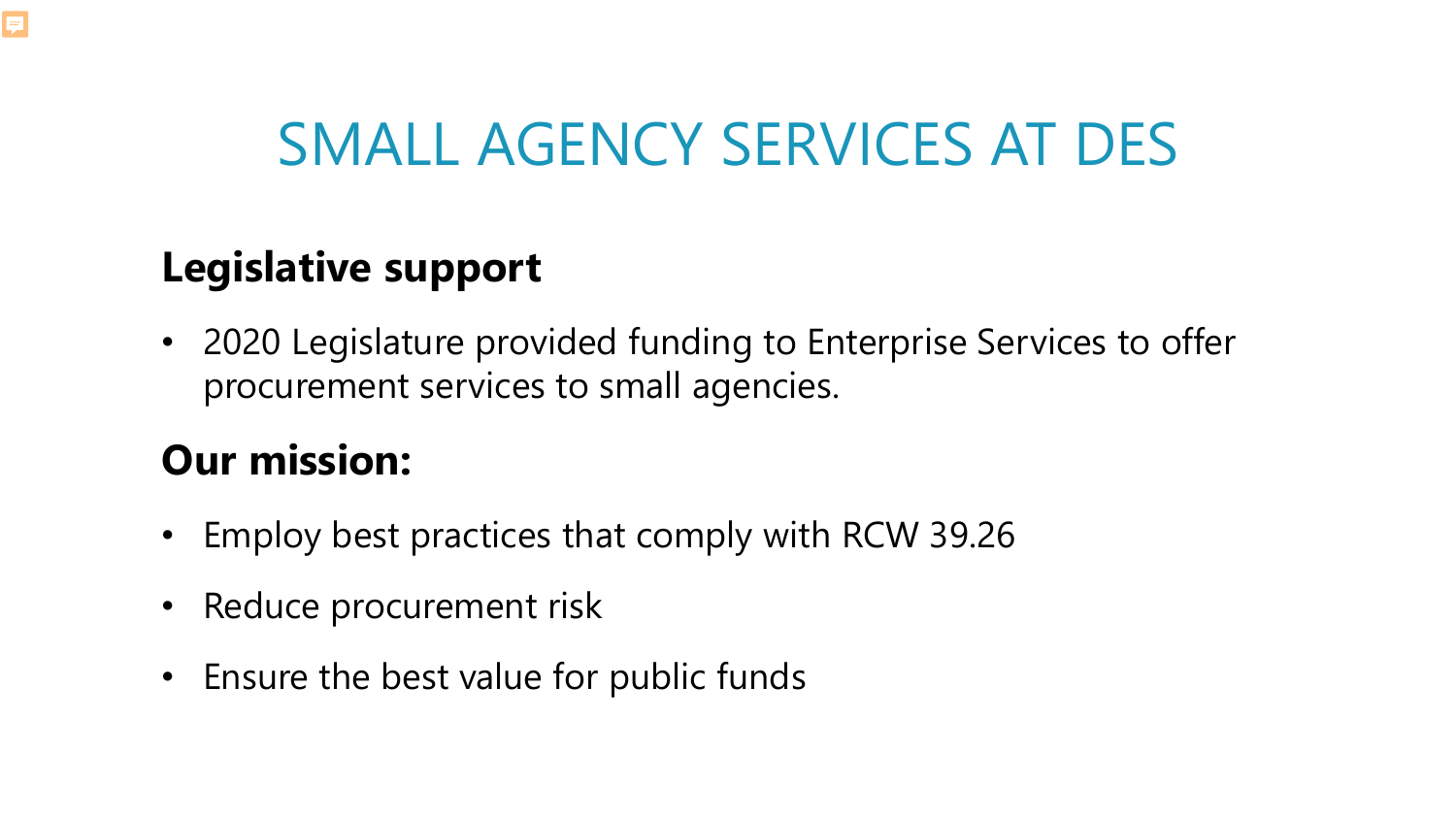### GETTING READY

### **To prepare for the new program, DES has:**

 $\overline{\mathbf{E}}$ 

- Hired a contract specialist to perform competitive procurements;
- Started an intake process to receive and track requests; and
- Developed a project plan using a phased approach.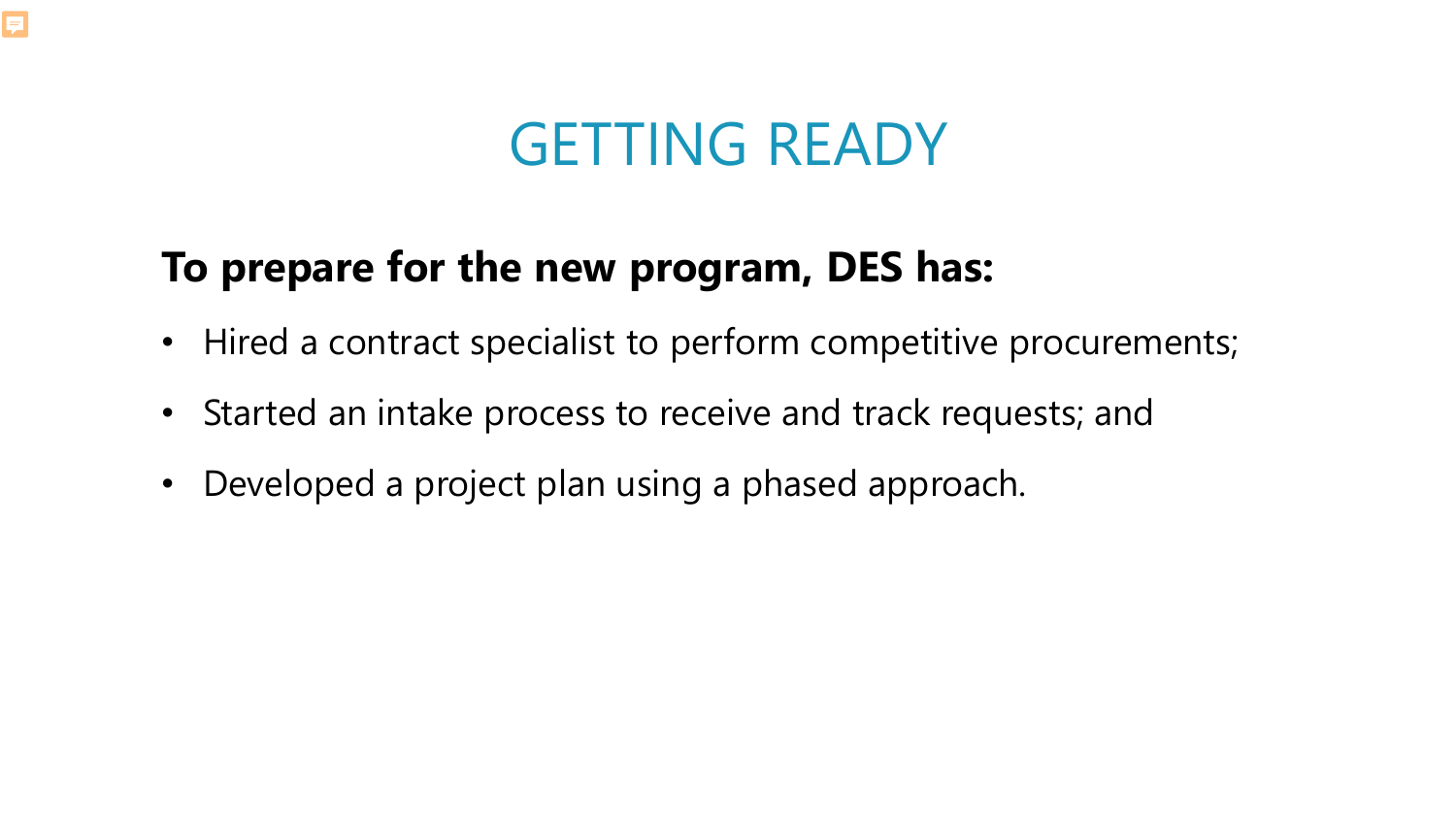### WHAT'S NEXT

#### **Pilot phase starting Sept 15**

DES begins offering new services to a defined list of small agencies

- *Existing* procurement consulting services will continue to be available
- *New services* include conducting competitive procurements on behalf of the small agencies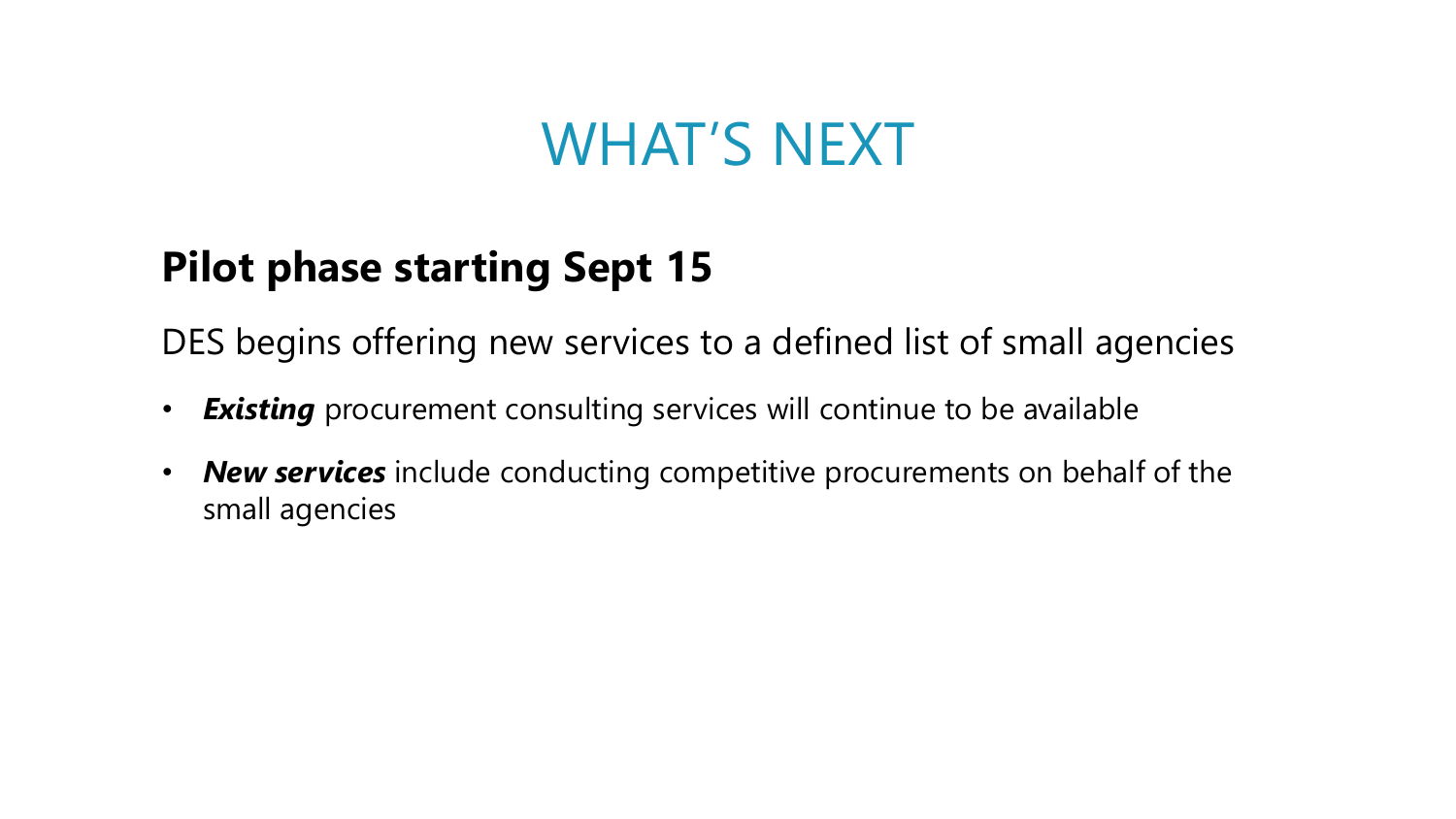### SERVICES

#### **What are the new services?**

| <b>Services</b>                                    | <b>Customers</b><br>(Who) | <b>Types of Engagement (What)</b>                                  |
|----------------------------------------------------|---------------------------|--------------------------------------------------------------------|
| <b>Consulting</b><br><b>Services</b><br>(existing) | All Agencies              | Support of procurement strategy planning<br>$\checkmark$           |
|                                                    |                           | Review of procurement documents<br>$\checkmark$                    |
|                                                    |                           | Assistance with complex purchases (e.g., SOW)<br>$\checkmark$      |
|                                                    |                           | Guidance on "best practices" and help with applying policies       |
|                                                    |                           | Facilitate agency contract reporting                               |
| <b>Procurement</b><br><b>Services (new)</b>        | Small<br>Agencies         | Conduct procurements on agency's behalf (cradle to grave)          |
|                                                    |                           | Filing sole source contracts<br>$\checkmark$                       |
|                                                    |                           | Performing direct buy or master contract purchases<br>$\checkmark$ |
|                                                    |                           | Assisting agencies with risk assessment process                    |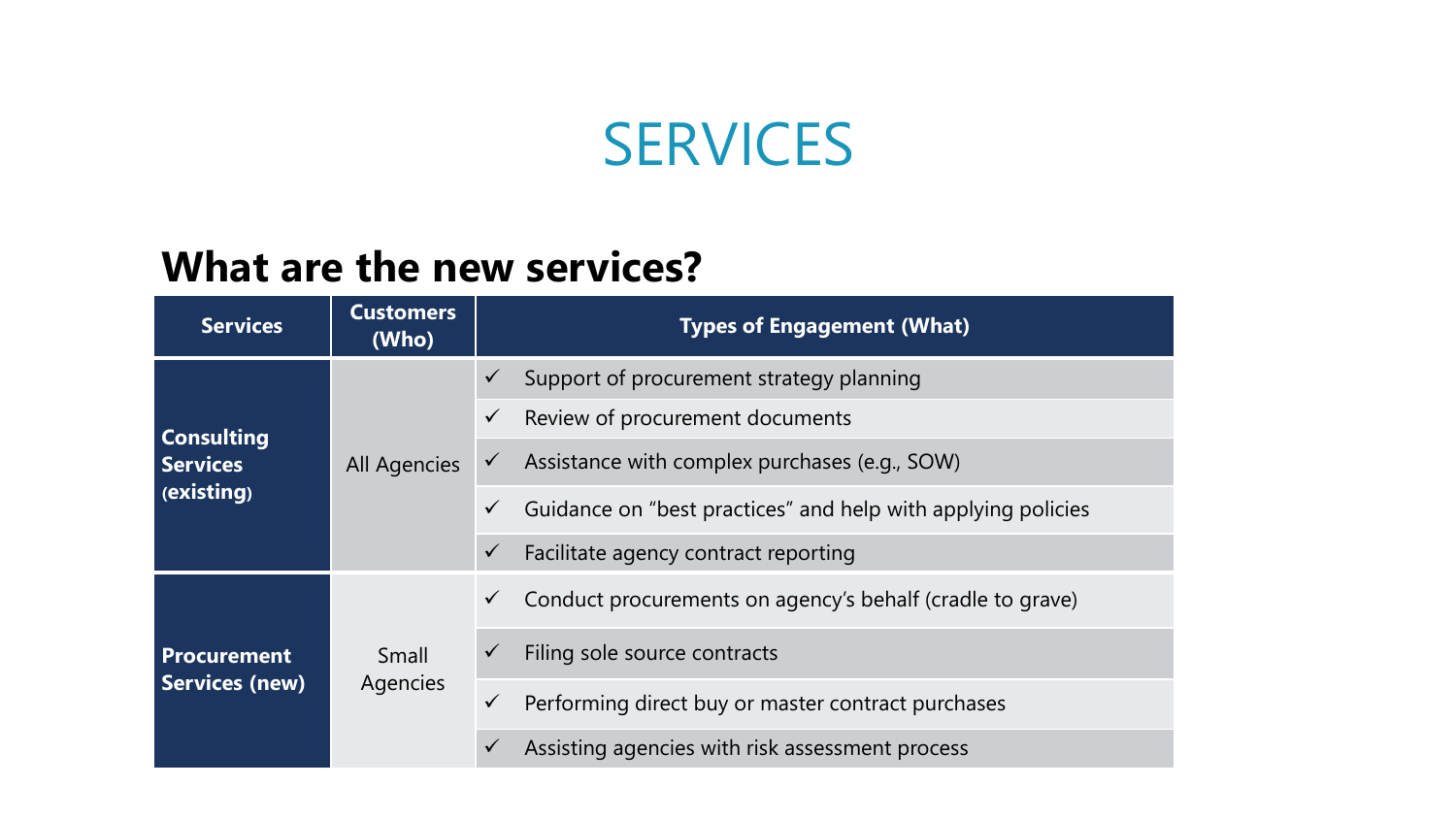### WHO RECEIVES SERVICES?

#### **Definition of 'small agencies':**

- Cabinet agencies, boards and commissions subject to RCW 39.26
- Less than 100 employees
- [OFM's website](https://ofm.wa.gov/state-human-resources/workforce-data-planning/workforce-data-trends/workforce/number-employees-and-headcount-trends) source used to create the list of agencies that meet the criteria (56 agencies)
- Added 3 commissions (Asparagus, Blueberry, and Pesticide Registration)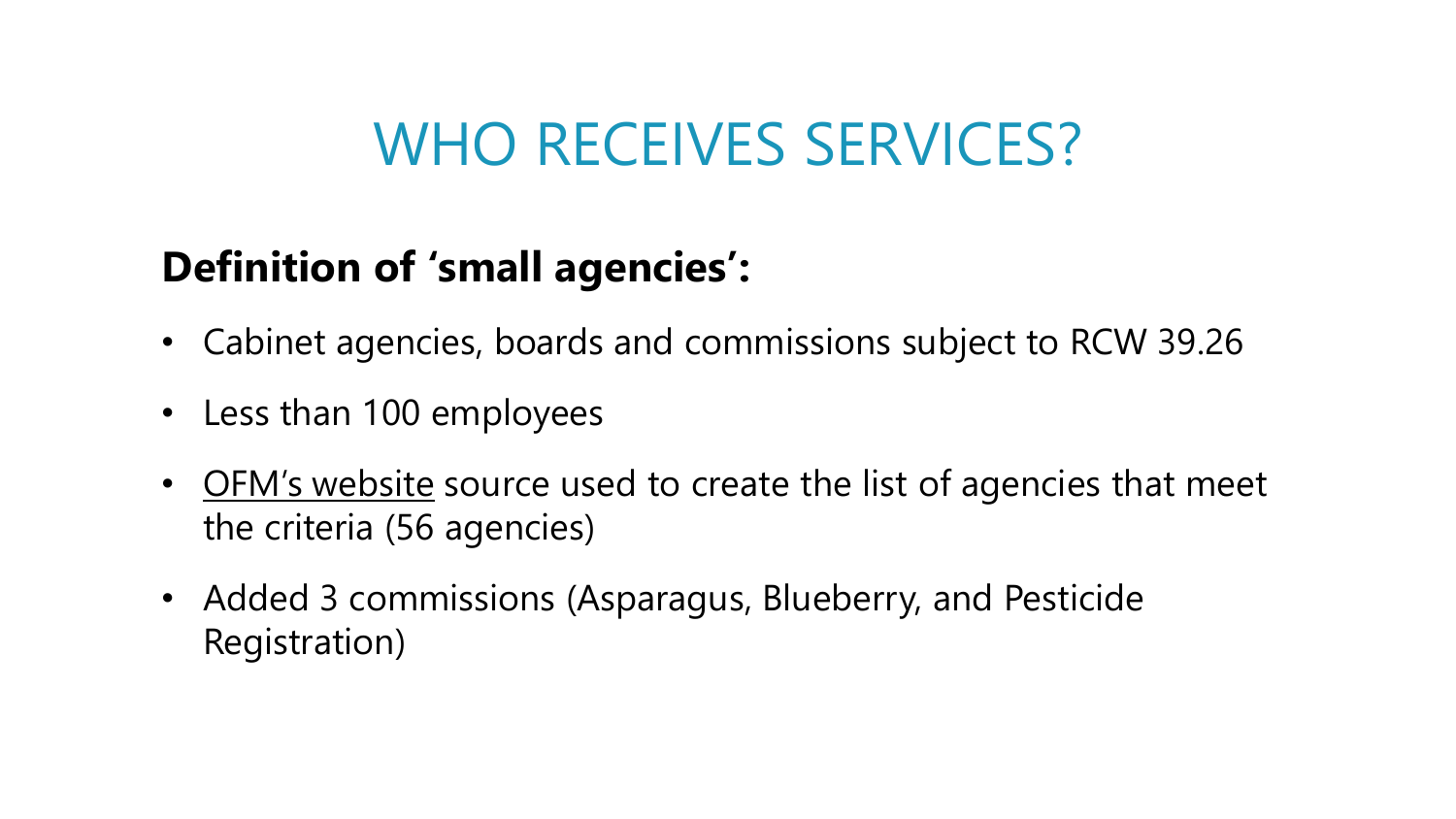### USING THE NEW SERVICES

#### **As a small agency, how can I access the program?**

DES is working on an intake process/form to help facilitate and track requests … *more to come.*

- Webpage: Procurement Consulting Services | Department of Enterprise Services (wa.gov) https://des.wa.gov/services/contracting-purchasing/policiestraining/procurement-consulting-services
- Email: [DESProcurementConsulting@des.wa.gov](mailto:DESProcurementConsulting@des.wa.gov)